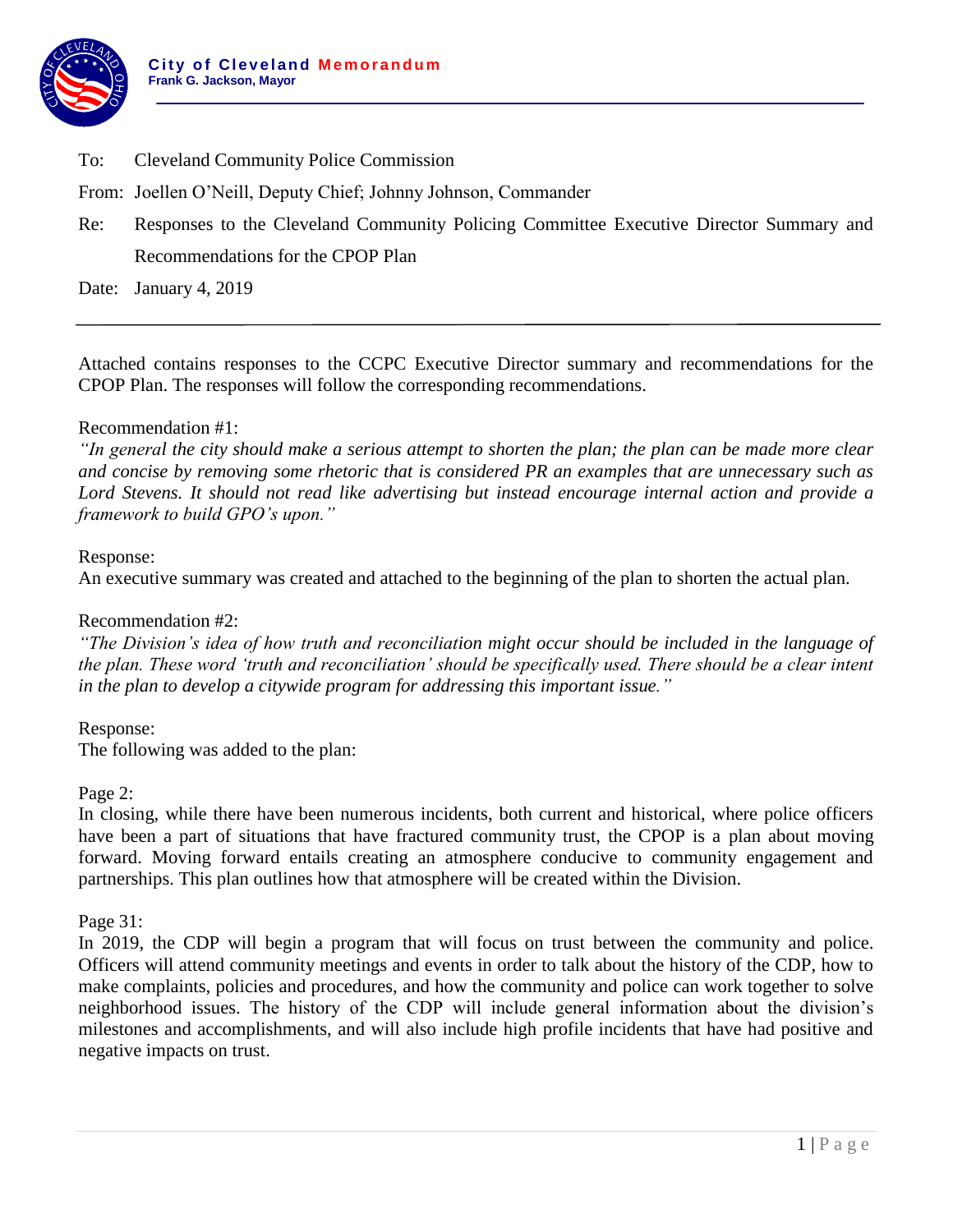Recommendation #3:

*"Add a reference section for crisis CPOP that discusses protocols during highly traumatic events. This can include use of a pre-identified mediator to help the division and the community come together quickly and address feelings. A specific supporting GPO for managing a crisis between the police and community should be developed."*

Response:

The following was added to the plan on page 12:

Participation during traumatic incidents can have a significant impact on officer wellness. Therefore, CDP created protocols for officers to use when responding to traumatic events and debriefing and providing assistance afterward. A traumatic incident is defined as an event that can cause great distress or disruption in a member's life. The protocols for officers are contained in G.P.O. 1.1.38 (see APPENDIX IV page 39).

In addition to internal protocols for responding to traumatic events, the CDP works closely with the Director of Public Safety, Community Relations Board, and several other community leaders and violence interrupters to develop responses to traumatic events that affect the community. The resources are not only utilized for police involved incidents, they are also used when traumatic events occur without police involvement.

## Recommendation #4:

*"A commitment in the plan to host at least one community event per district per year that explains the CPOP philosophy and SARA to residents."*

Response:

The following was added to the plan on pages 31-32:

In addition to the monthly meeting, DPCs do the following:

- Promote block and street club development.
- Partner with the prosecutor's office to provide court watches.
- Identify, assess and collaboratively solve problems in their District.
- They will also use the sessions to elicit input on the Divisions policies and procedures.
- Assess the Divisions overall performance and its CPOP activities. For more information, see CDP's District Policing Committee Strategy (forthcoming).
- Beginning in 2019, at least once annually, dedicate a session to explaining CPOP and the SARA.

# Recommendation #5:

*"Add a refernce to officer wellness and its impact on community wellness; include a commitment for the division to deveop a companion plan or update any existing plan".*

Response:

The following was added to the plan on pages 11-12: